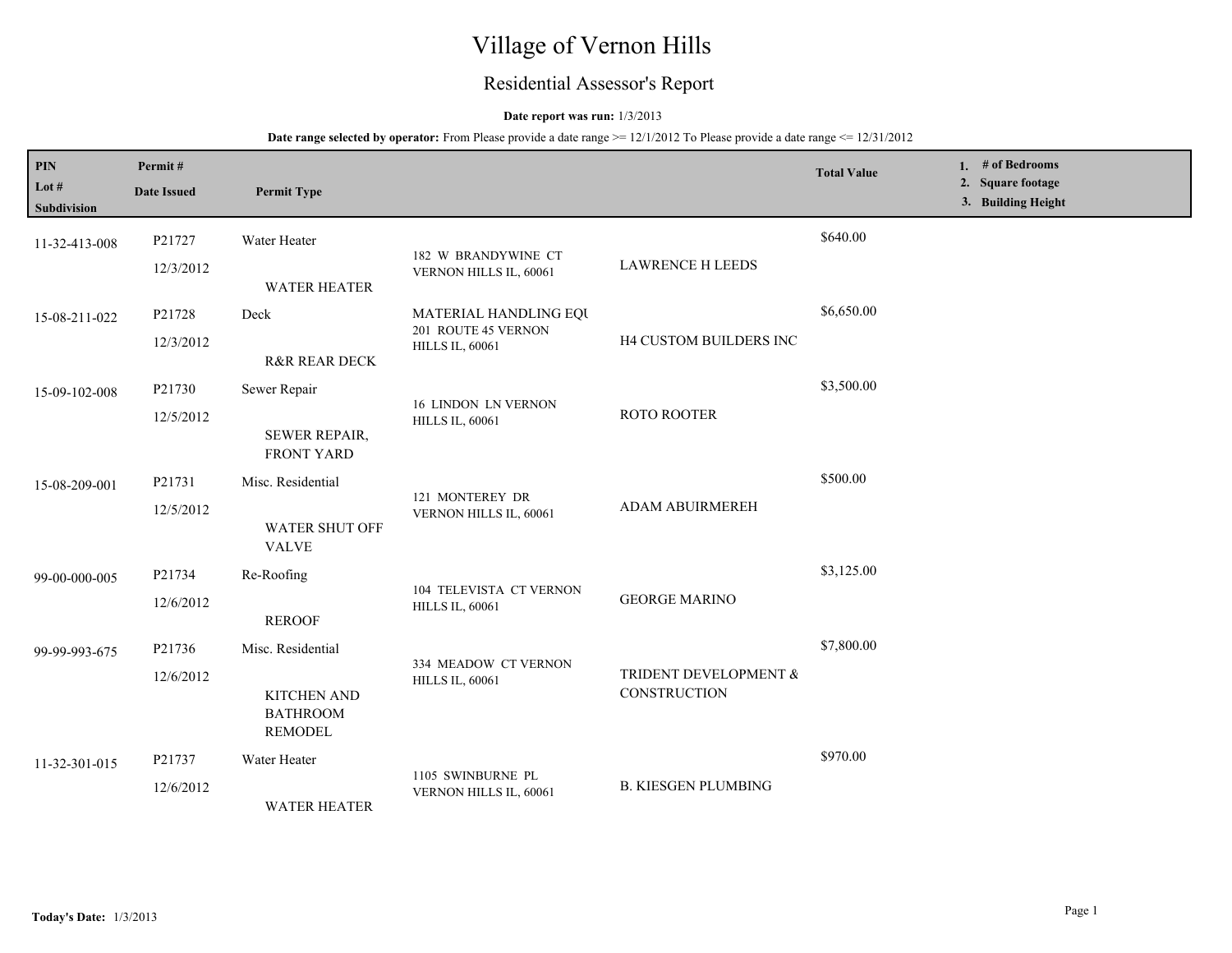## **Date range selected by operator:** From Please provide a date range >= 12/1/2012 To Please provide a date range <= 12/31/2012

| $\mathbf{PIN}$<br>Lot $#$<br>Subdivision | Permit#<br><b>Date Issued</b>    | <b>Permit Type</b>                                                                                                        |                                                     |                              | <b>Total Value</b> | 1. $#$ of Bedrooms<br>2. Square footage<br>3. Building Height |
|------------------------------------------|----------------------------------|---------------------------------------------------------------------------------------------------------------------------|-----------------------------------------------------|------------------------------|--------------------|---------------------------------------------------------------|
| 99-99-100-916<br>$1-A$<br>$1-A$          | P21744<br>12/10/2012             | Multi-Family New<br>BLDG 1-A: MODEL<br>"C", 3 BR, 2.5 BTH<br><b>FOUNDATION</b><br><b>ONLY PERMIT</b><br>ISSUED 12/10/2012 | 401 ALPINE SPRINGS<br>VERNON HILLS IL, 60061        | $1-A$<br>ASPEN POINTE, LLC   | \$200,000.00       | 3.0<br>2,060.00<br>2.<br>3.40.00                              |
| 99-99-100-915<br>$1 - B$<br>$1 - B$      | P21745<br>12/10/2012             | Multi-Family New<br>BLDG 1-B: MODEL<br>"B", 3 BR, 2.5 BTH<br><b>FOUNDATION</b><br><b>ONLY PERMIT</b><br>ISSUED 12/10/2012 | <b>405 ALPINE SPRINGS</b><br>VERNON HILLS IL, 60061 | $1 - B$<br>ASPEN POINTE, LLC | \$200,000.00       | $3.0\,$<br>2. 1,945.00<br>3.<br>40.00                         |
| 99-99-100-914<br>$1-C$<br>$1-C$          | P <sub>21746</sub><br>12/10/2012 | Multi-Family New<br>BLDG 1-C: MODEL<br>"B", 3 BR, 2.5 BTH<br><b>FOUNDATION</b><br><b>ONLY PERMIT</b><br>ISSUED 12/10/2012 | <b>409 ALPINE SPRINGS</b><br>VERNON HILLS IL, 60061 | $1-C$<br>ASPEN POINTE, LLC   | \$200,000.00       | 3.0<br>2. $1,945.00$<br>3.40.00                               |
| 99-99-100-913<br>$1-D$<br>$1-D$          | P21748<br>12/10/2012             | Multi-Family New<br>BLDG 1-D: MODEL<br>"B", 3 BR, 2.5 BTH<br><b>FOUNDATION</b><br><b>ONLY PERMIT</b><br>ISSUED 12/10/2012 | <b>413 ALPINE SPRINGS</b><br>VERNON HILLS IL, 60061 | $1-D$<br>ASPEN POINTE, LLC   | \$200,000.00       | 3.0<br>1,945.00<br>2.<br>3.40.00                              |
| 99-99-100-912<br>1-E<br>$1-E$            | P21749<br>12/10/2012             | Multi-Family New<br>BLDG 1-E: MODEL<br>"B", 3 BR, 2.5 BTH<br><b>FOUNDATION</b><br>ONLY PERMIT<br>ISSUED 12/10/2012        | <b>417 ALPINE SPRINGS</b><br>VERNON HILLS IL, 60061 | $1-E$<br>ASPEN POINTE, LLC   | \$200,000.00       | 3.0<br>1,945.00<br>2.<br>3.<br>40.00                          |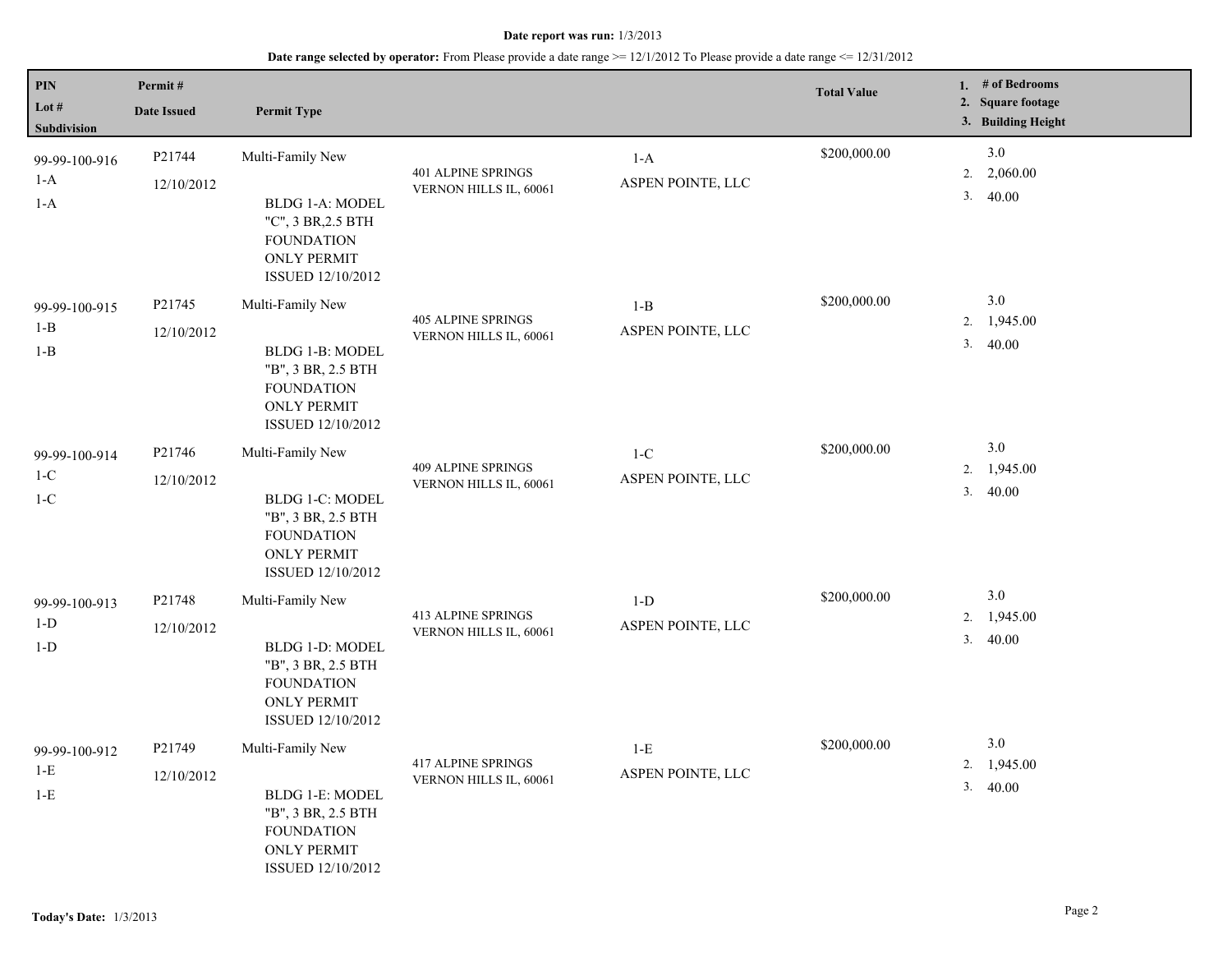## **Date range selected by operator:** From Please provide a date range >= 12/1/2012 To Please provide a date range <= 12/31/2012

| PIN<br>Lot $#$<br>Subdivision     | Permit#<br><b>Date Issued</b>     | <b>Permit Type</b>                                                                                                         |                                                     |                            | <b>Total Value</b> |          | 1. $#$ of Bedrooms<br>2. Square footage<br>3. Building Height |
|-----------------------------------|-----------------------------------|----------------------------------------------------------------------------------------------------------------------------|-----------------------------------------------------|----------------------------|--------------------|----------|---------------------------------------------------------------|
| 99-99-100-911<br>$1-F$<br>$1-F$   | P21750<br>12/10/2012              | Multi-Family New<br>BLDG 1-F: MODEL<br>"B", 3 BR, 2.5 BTH<br><b>FOUNDATION</b><br><b>ONLY PERMIT</b><br>ISSUED 12/10/2012  | 421 ALPINE SPRINGS<br>VERNON HILLS IL, 60061        | $1-F$<br>ASPEN POINTE, LLC | \$200,000.00       | 2.<br>3. | 3.0<br>1,945.00<br>40.00                                      |
| 99-99-100-910<br>$1-G$<br>LOT 1-G | P <sub>2</sub> 1751<br>12/10/2012 | Multi-Family New<br>BLDG: 1-G, MODEL<br>"C", 3 BR, 2.5 BTH<br><b>FOUNDATION</b><br><b>ONLY PERMIT</b><br>ISSUED 12/10/2012 | <b>425 ALPINE SPRINGS</b><br>VERNON HILLS IL, 60061 | $1-G$<br>ASPEN POINTE, LLC | \$200,000.00       | 2.<br>3. | 3.0<br>2,060.00<br>40.00                                      |
| 99-99-991-648                     | P21752<br>12/10/2012              | Furnace<br><b>FURNACE</b>                                                                                                  | 1631 N CYPRESS POINTE DR<br>VERNON HILLS IL, 60061  | FOUR SEASONS INC           | \$2,200.00         |          |                                                               |
| 15-05-405-080                     | P21757<br>12/12/2012              | Re-Roofing<br><b>REROOF</b>                                                                                                | 211 AMBER LN VERNON<br><b>HILLS IL, 60061</b>       | J & J ROOFING & CONSTRU    | \$3,490.00         |          |                                                               |
| 15-08-104-066                     | P21760<br>12/13/2012              | Private Sidewalk<br><b>BRINCK PAVER</b><br><b>SIDEWALK</b>                                                                 | 106 ALFRED CT VERNON<br><b>HILLS IL, 60061</b>      | LEIBFORTH LANDSCAPE IN     | \$1,920.00         |          |                                                               |
| 99-00-000-435                     | P21761<br>12/13/2012              | 1 & 2 Family New<br>Sawgrass, Lot 24                                                                                       | 1805 N SAWGRASS ST<br>VERNON HILLS IL, 60061        | HOYD BUILDERS INC          | \$350,000.00       | 1.<br>2. | 4.0<br>3,490.00                                               |
| LOT 24, SAWGRASS<br>99-99-995-567 | P21762<br>12/13/2012              | Water Heater<br><b>WATER HEATER</b>                                                                                        | 936 ADAMS CT VERNON<br><b>HILLS IL, 60061</b>       | ALL STAR PLUMBING          | \$700.00           |          |                                                               |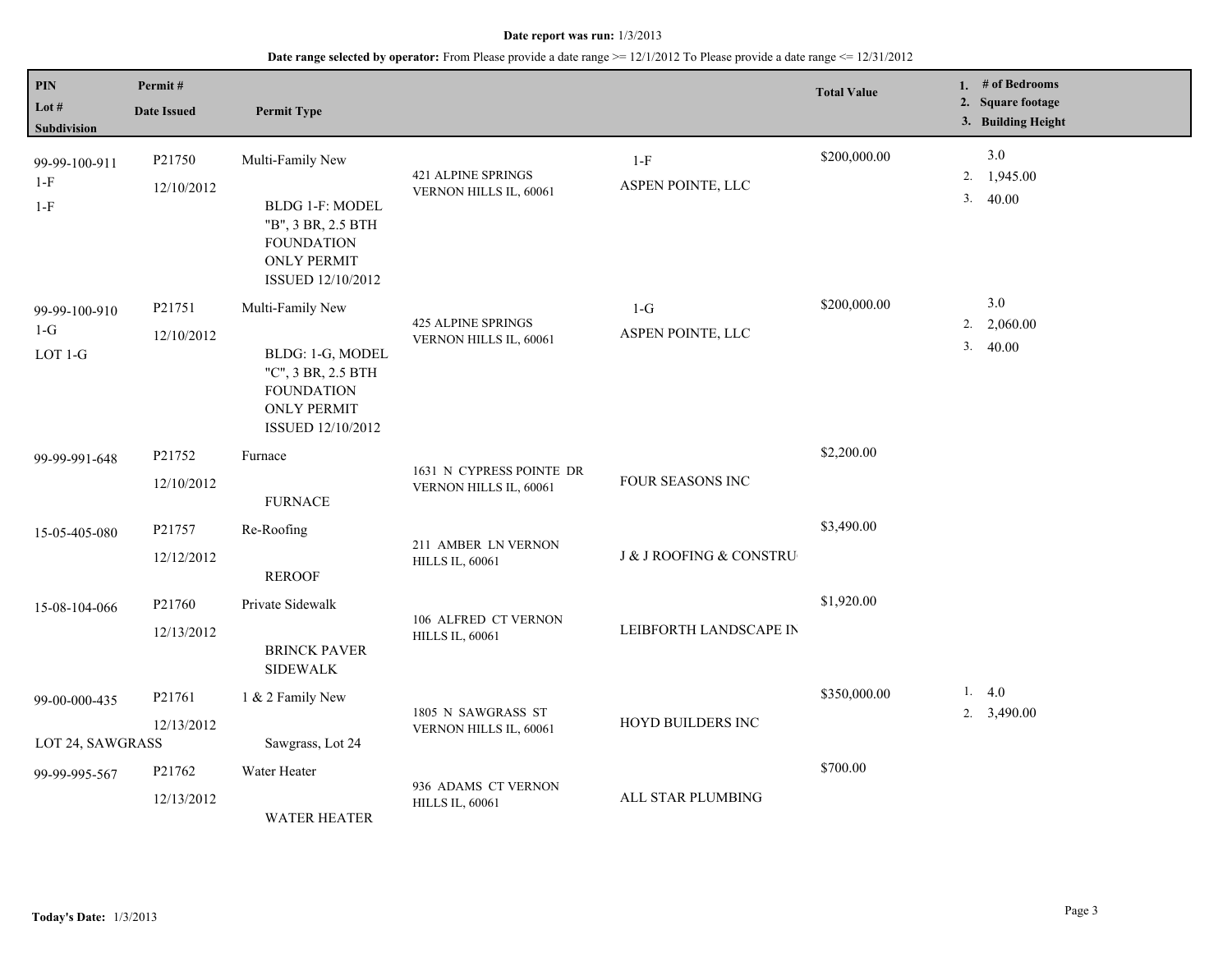### **Date range selected by operator:** From Please provide a date range  $\ge$  = 12/1/2012 To Please provide a date range <= 12/31/2012

| PIN<br>Lot $#$<br>Subdivision | Permit#<br><b>Date Issued</b> | <b>Permit Type</b>                                                     |                                                                             |                                           | <b>Total Value</b> |    | 1. # of Bedrooms<br>2. Square footage<br>3. Building Height |
|-------------------------------|-------------------------------|------------------------------------------------------------------------|-----------------------------------------------------------------------------|-------------------------------------------|--------------------|----|-------------------------------------------------------------|
| 15-16-101-010                 | P21763<br>12/14/2012          | Water Heater<br><b>WATER HEATER</b>                                    | 800 CREEK BEND DR<br>VERNON HILLS IL, 60061                                 | RICK MANFREDONIA                          | \$870.00           |    |                                                             |
| 15-06-403-004                 | P21764<br>12/14/2012          | Fence<br><b>FENCE</b>                                                  | 1117 W DEARBORN LN<br>VERNON HILLS IL, 60061                                | MEIER'S OUTDOOR WORLD                     | \$4,500.00         | 3. | 6.00                                                        |
| 99-99-996-855                 | P21768<br>12/14/2012          | Furnace<br><b>FURNACE</b>                                              | 1722 N LOCKE LN VERNON<br><b>HILLS IL, 60061</b>                            | FOUR SEASONS INC                          | \$2,500.00         |    |                                                             |
| 15-05-418-001                 | P21770<br>12/18/2012          | Furnace<br>Air<br><b>FURNACE AND A/C</b>                               | 7 MONTEBELLO DR<br>VERNON HILLS IL, 60061                                   | ALLIED AIR CONDITIONING<br><b>HEATING</b> | \$6,200.00         |    |                                                             |
| 15-08-209-001                 | P21775<br>12/18/2012          | Fence<br><b>FENCE</b>                                                  | 121 MONTEREY DR<br>VERNON HILLS IL, 60061                                   | <b>ADAM ABUIRMEREH</b>                    | \$4,000.00         | 3. | 6.00                                                        |
| 99-99-996-640                 | P21776<br>12/19/2012          | Misc. Residential<br>MAKE LOFT INTO<br>AN ADDITIONAL<br><b>BEDROOM</b> | 218 E LASALLE ST VERNON<br><b>HILLS IL, 60061</b>                           | TREVOR & JENNIFER BENSE                   | \$22,000.00        |    |                                                             |
| 15-09-403-001                 | P21777<br>12/20/2012          | Misc. Commercial<br>150 KW DIESEL<br><b>GENERATOR</b>                  | ZEBRA TECHNOLOGIES<br>333 CORPORATE WOODS<br>PKWY VERNON HILLS IL,<br>60061 | MALLARD ELECTRIC                          | \$75,000.00        |    |                                                             |
| 99-00-000-639                 | P21784<br>12/27/2012          | Water Heater<br><b>WATER HEATER</b>                                    | 1284 S ASHLEY CT VERNON<br><b>HILLS IL, 60061</b>                           | ABT HOME SERVICES, INC                    | \$800.00           |    |                                                             |
| 99-99-991-334                 | P21785<br>12/27/2012          | Sewer Repair<br>SEWER REPAIR,<br><b>FRONT YARD</b>                     | 1365 N MAIDSTONE DR<br>VERNON HILLS IL, 60061                               | RELIANCE PLUMBING SEW<br><b>DRAIN</b>     | \$3,500.00         |    |                                                             |